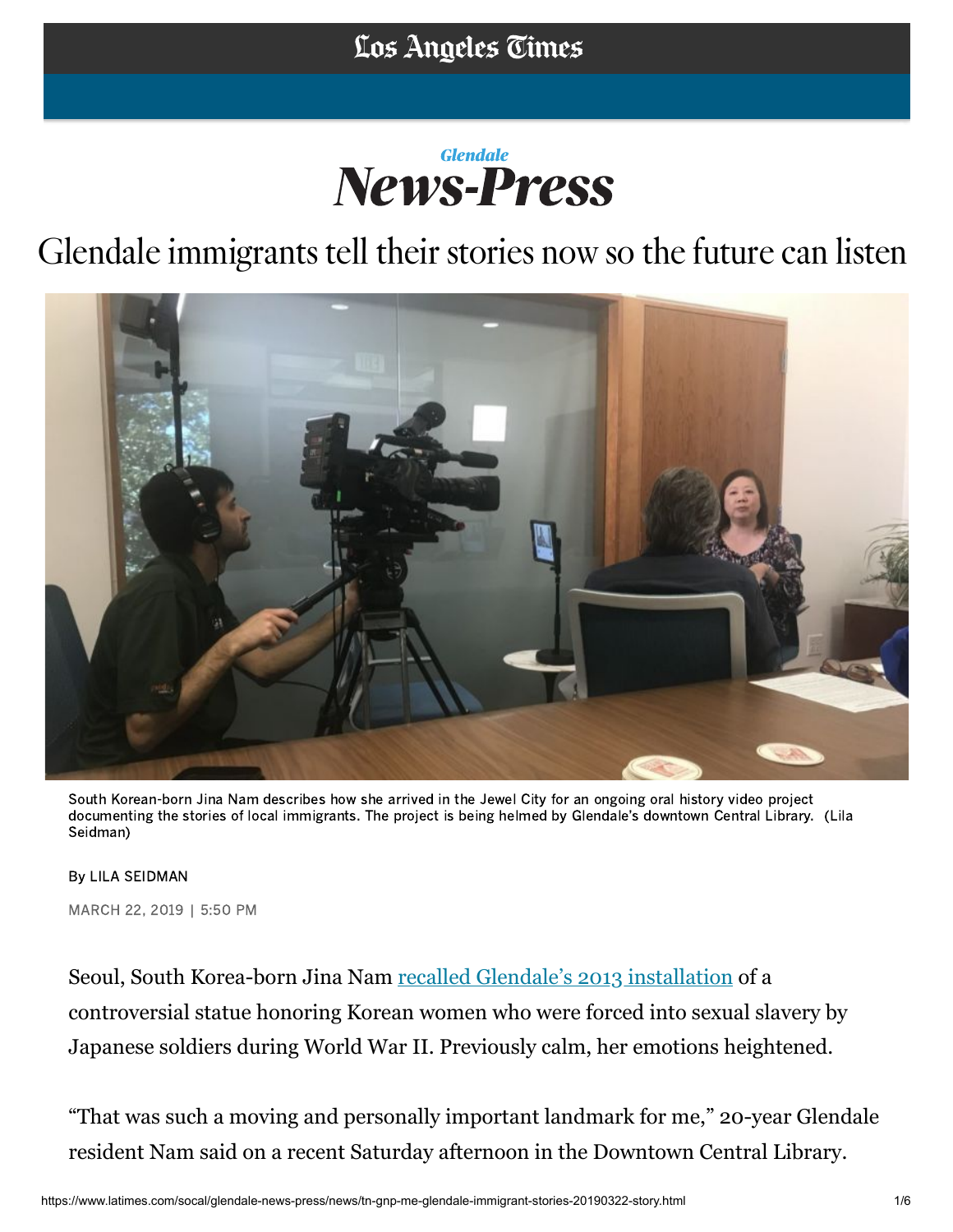Nam was telling all this to the future. An iPad was recording the conversation for a yetto-be determined audience interested in learning about Glendale through the eyes of its immigrants and longtime residents.

As a participant in the library's "[Tell Me: Stories of Migration to Glendale,"](https://www.latimes.com/socal/glendale-news-press/news/tn-gnp-me-tell-me-project-20190305-story.html) Nam's narrative will be edited into a three- to four-minute video to be incorporated into a growing oral-history archive of Glendale residents. More than 35 had been collected by mid-March as part of a project that launched last fall.

"The impetus behind all of this was to start capturing the stories of Glendalians before they basically were no longer on the Earth," said Lora Martinolich, who co-applied for a \$20,000 grant from California Humanities that funded the project, for which the library partnered with StoryCenter, a Berkeley-based nonprofit that promotes digital storytelling.

"Tell Me" will culminate this fall with an exhibit at the Central Library's ReflectSpace gallery, incorporating the collected video narratives and various artists' works.

A video previewing the first dozen interviews, which were conducted last fall in a different format, [was shown earlier this month](https://www.latimes.com/socal/glendale-news-press/news/tn-gnp-me-tell-me-project-20190305-story.html) at the library. About 60 to 70 people attended the screening, according to Ara Oshagan, who co-curates ReflectSpace.

While the exhibit will come and eventually go, the oral-history project has no expiration date. The hope is that, one day, there will be a substantial indexed archive where people will be able search the videos for key words or other markers, according to Oshagan.

"If you want to know the history of Glendale through the people who lived here and experienced it firsthand, here it is," Oshagan said. "That's what we want to see."

For "Tell Me," there has been a conscious effort to include a wide variety of voices, including older and younger immigrants from different ethnic backgrounds, Oshagan said.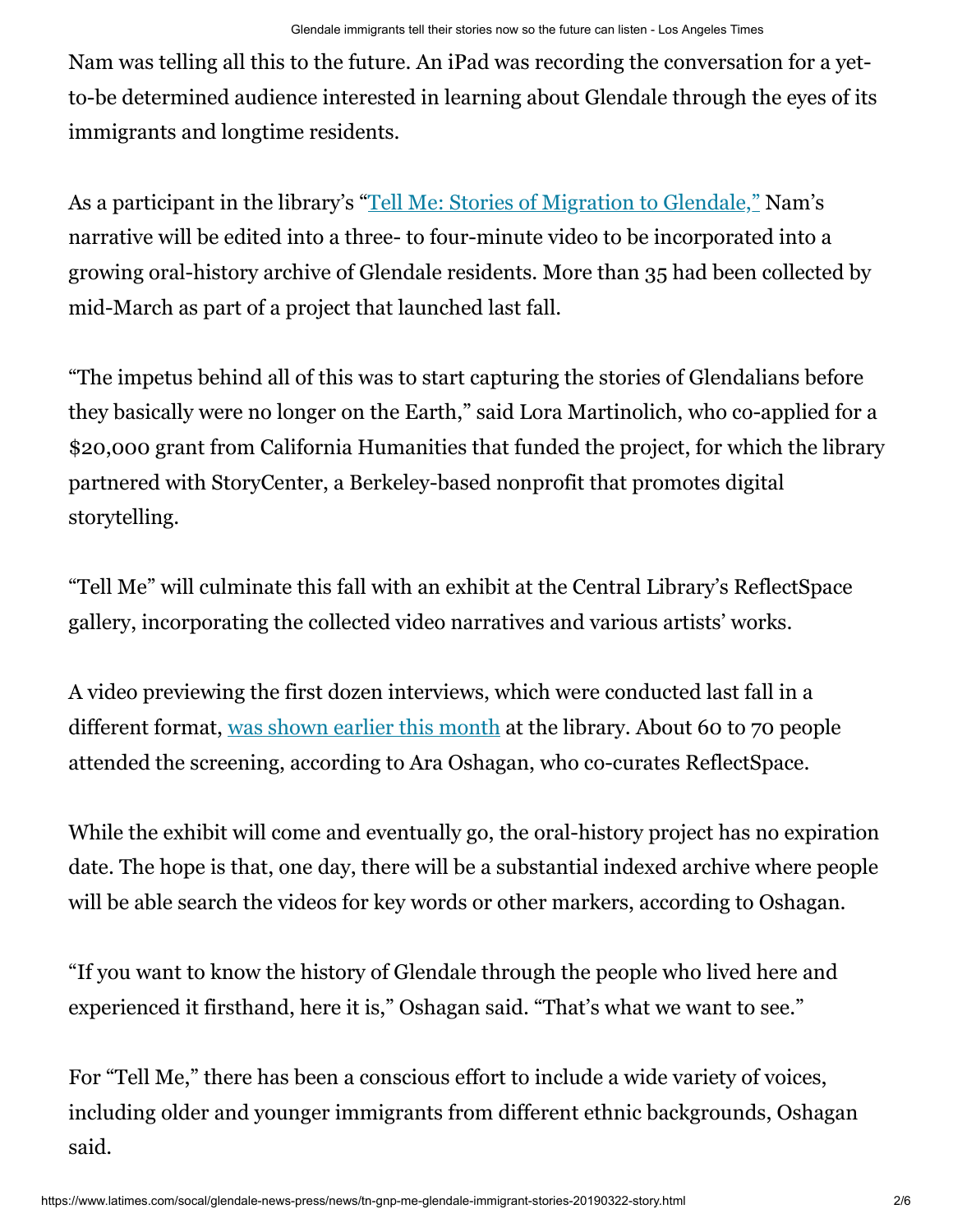Now that the library owns a pair of iPads and lapel microphones — and StoryCenter has trained some library staff to interview and edit videos — Oshagan envisions hosting ongoing, once-monthly story-collection sessions to grow the data base.

"We're hoping that they can hold the ball and pick it up, that they learned the things they need to learn about doing this," StoryCenter chief executive Joe Lambert said, adding that library staff members were largely handling the interviews themselves.

A good interviewer listens "for people to land in a time of change," with a before and after, Lambert said. "If you can get them in that moment, then you get something that somebody else wants to listen to."

Since joining the library in 1987, Martinolich said she and her colleagues have amassed lists of people whose stories they wanted to preserve. They have already made their own recordings of some staff members from the library and city's planning department. Unfortunately, others on the list have either died, fell ill or left the city before the "Tell Me" project was funded, she said.

Veering meta in her narrative, Nam echoed Martinolich's call to preserve the past before it's too late.

Referring to the surviving Korean "comfort women," spotlighted by the Glendale Peace Monument, Nam said, "they are getting older and are dying off, and we really don't want their stories to be lost."

ReflectSpace [hosted an exhibit on comfort women](https://www.latimes.com/socal/glendale-news-press/news/tn-gnp-me-korean-comfort-women-day-20180727-story.html) last year, which Nam lauded in her video interview.

Since the California State Library commissioned StoryCenter in 2016 to bring digital storytelling to libraries statewide, the organization has come into contact with many libraries.